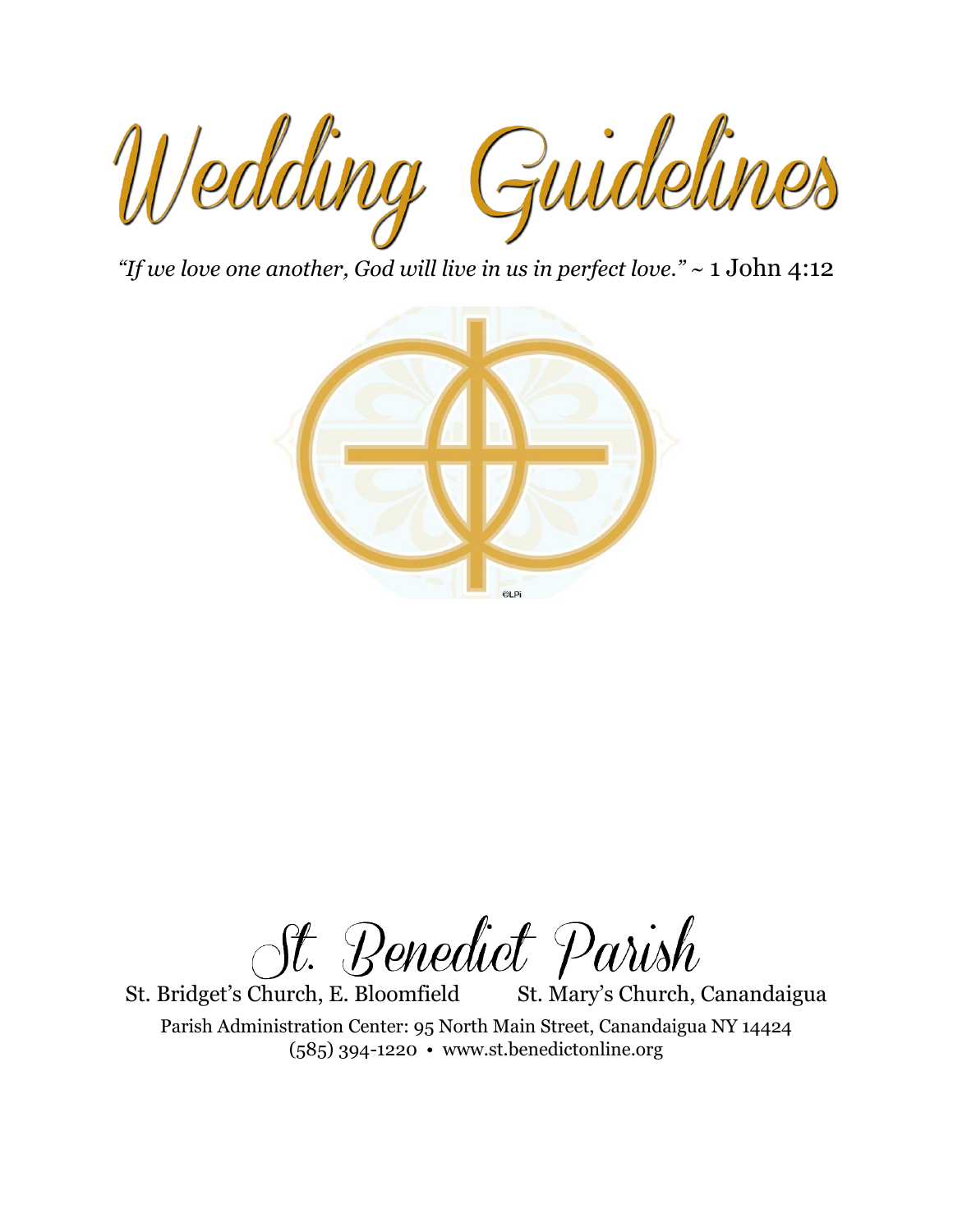**Updated March, 2022**

Table of Contents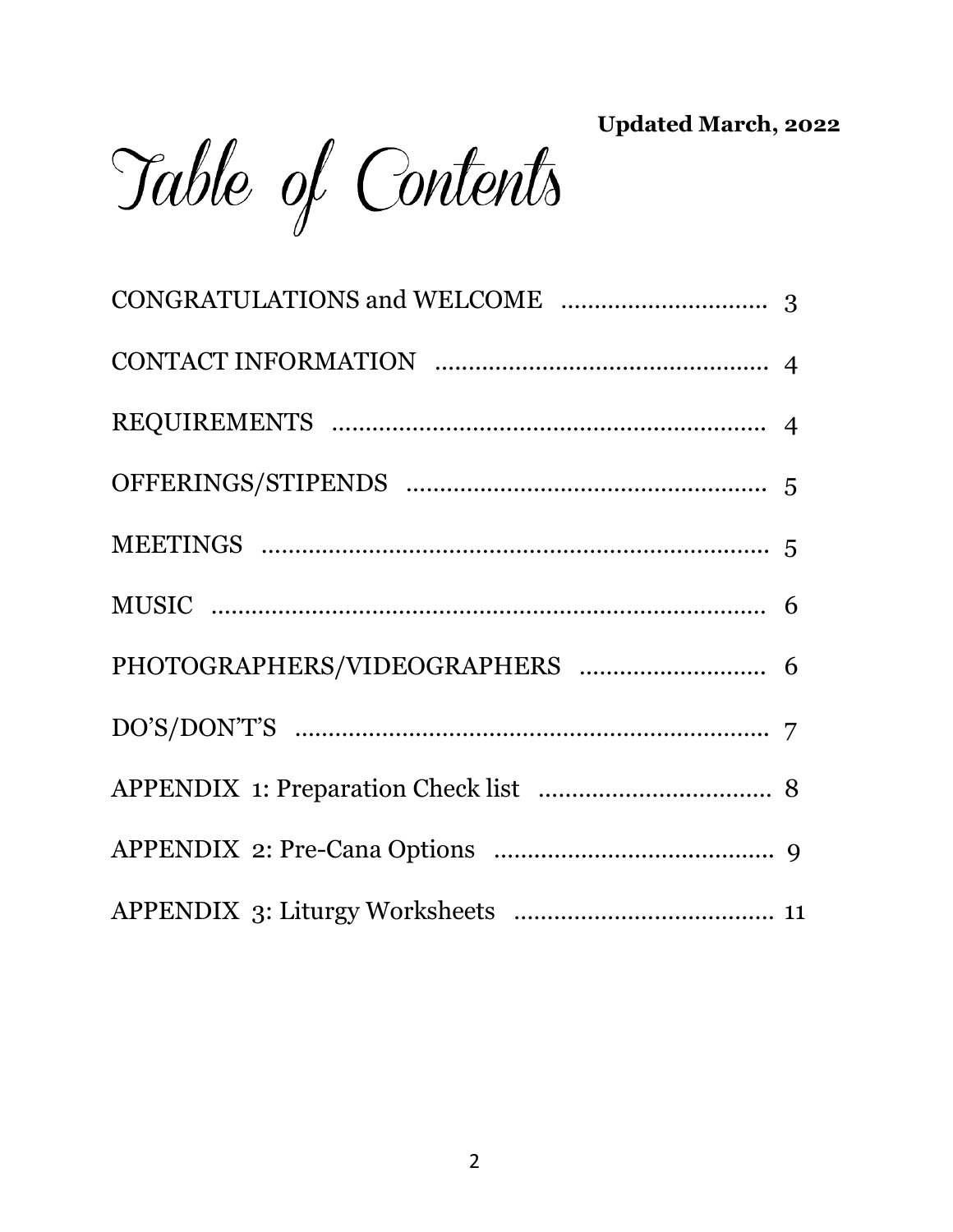# **CONGRATULATIONS and WELCOME**

We are delighted that you have chosen to celebrate your marriage at St. Benedict Roman Catholic Parish. We are a parish which consists of two churches: St. Mary's Church in Canandaigua and St. Bridget's Church in East Bloomfield.

We are here to assist you in your Catholic wedding preparation. Such preparation will require some time so **contact us at least six months in advance**; the sooner the better!

In the Roman Catholic tradition, **Marriage is a Sacrament**. The lived, day to day relationship sealed through the exchange of vows becomes a sacred place to experience God's incredible love.

For marriage in the Catholic Church, two persons, at least one being Catholic…

- Freely enter into a vowed commitment of respect, reverence and love.
- Make this promise for a lifetime, which includes the promise of fidelity
- Are open to bearing children, providing for their good, and bringing them up in the faith.

The exchange of promises between the bride and groom is a commitment to love one another for life. Thus the couple's love and pledge of fidelity becomes a sign of God's love for God's people. This powerful promise speaks to all those assembled.

The priest (or deacon), the families of the couple, the attendants, and the assembled gathering of friends witness what the bride and groom promise.

You will find some interesting questions addressed if you search the following link: http://www.bustedhalo.com/princessandpriest

**The Church will be** *tentatively* **reserved for you after you fill out the online form at [https://stbenedictonline.org/marriage,](https://stbenedictonline.org/marriage) but the date for your wedding will not be confirmed until after you have had your initial interview with one of our priests or Marriage Formation Team.**

**A \$100 deposit** should be sent in soon after the initial interview and is refundable if plans for your wedding change and the church is notified well in advance.

These months of preparation for your marriage will be busy and exciting. If you find there are ways in which the parish staff can be of assistance, please contact us. While your engagement, showers, rehearsal, reception, and honeymoon are all significant parts of the celebration of your marriage, the Marriage Ceremony is seen as the center of the Christian celebration.

#### **May these days of preparation hold many blessings!**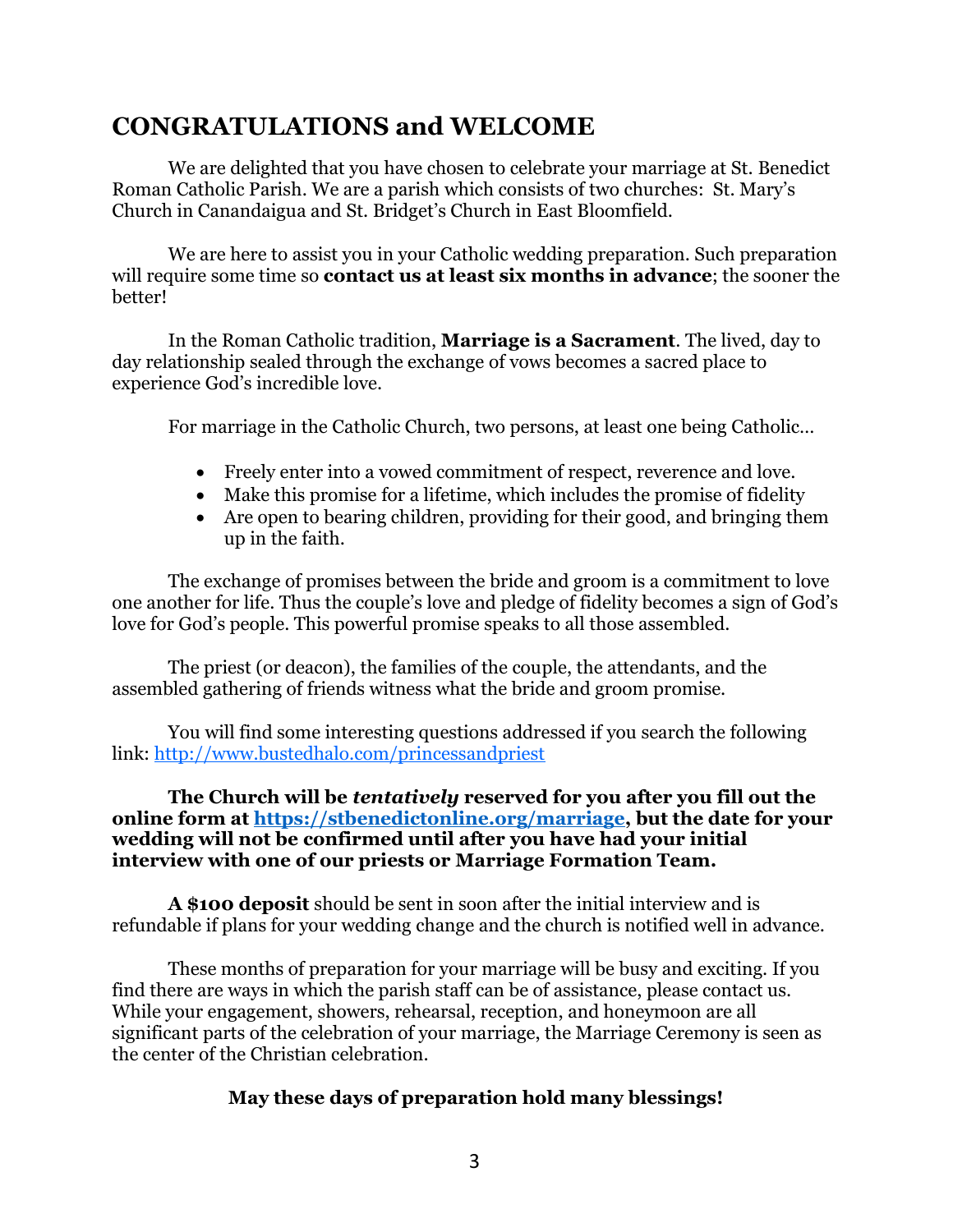### **PARISH CONTACT INFORMATION**

St. Benedict Parish Administration Center Mailing address: 95 N. Main Street, Canandaigua, NY 14424 Phone: 585-394-1220 Fax: 585-396-3230 Website: www.stbenedictonline.org

Fr. Michael Costik, Pastor: [Fr.Michael.Costik@dor.org](mailto:Fr.Michael.Costik@dor.org) Fr. Matthew Walter, Parochial Vicar: [Fr.Matthew.Walter@dor.org](mailto:Fr.Matthew.Walter@dor.org) Teresa Dunn, Pastoral Associate (Marriage Formation Team): [Teresa.Dunn@dor.org](mailto:Teresa.Dunn@dor.org) Amy Corron, Communications & Liturgy Coord. (scheduling): [Amy.Corron@dor.org](mailto:Amy.Corron@dor.org) Sarah Eaton, Director of Music Ministry: [Sarah.Eaton@dor.org](mailto:Sarah.Eaton@dor.org) Wedding Coordinators: Joanne Sciarratta, 585-396-1006 and Jennifer Muscato, 585- 301-2998 or [jmuscato14@hotmail.com](mailto:jmuscato14@hotmail.com)

#### **Note: The bride and/or groom should be the primary people to reach out to the staff above. The bride and groom's parents or other representatives should not be the primary contacts.**

#### **REQUIREMENTS**

**Both parties must be free to marry.** (If not a member of this parish, permission must be obtained from your parish)

**PRE-CANA:** All couples preparing for the Sacrament of Marriage are required to participate in a Pre-Cana Session. Couples can choose to complete Pre-Cana in-person or online. SEE APPENDIX 2 (page 8).

**"Fully Engaged" Inventory:** To help in the preparation process, you will be asked to complete a marital inventory indicator, called "Fully Engaged." This tool provides assistance in articulating values that we hold sacred and value highly in a couple's communication. More information can be obtained from the following web address: http://www.dor.org/index.cfm/evangelization-catechesis/sacraments/marriage/fullyengaged/

**Newly issued Baptismal Certificate:** All Catholic parties are required to produce a newly issued copy of a baptismal certificate which can be obtained, at no charge, from the church of your baptism. It should be issued *within six months of the wedding.*

**Marriage License:** You will need to secure a New York State marriage license, which can be obtained from any city or town hall. Please bring it in the envelope to the rehearsal.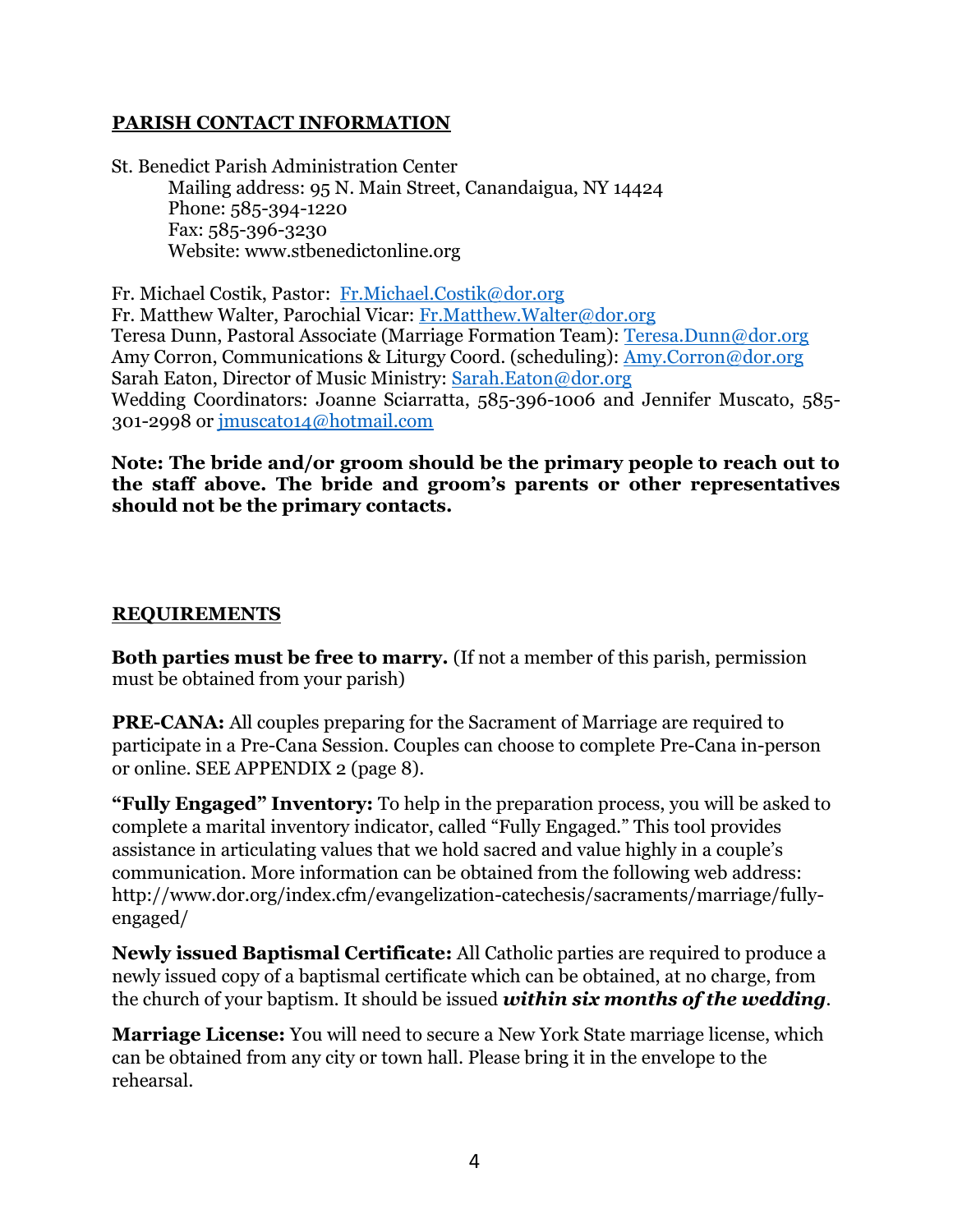**If couple is being** *prepared* **outside the Diocese of Rochester:** When preparation and paperwork is complete your paperwork must be sent by the preparer to that diocesan Chancery, who will send it to the Diocese of Rochester Chancery and who will then send it on to the church where the wedding is to be registered. Paperwork must be received before the date for rehearsal.

**If couple is being** *married* **outside of the Diocese of Rochester:** Our parish staff is happy to assist members of the parish who are being married in another diocese. You must have permission from the pastor for this to occur and you will need to fulfill the requirements of this diocese. Please contact the parish office for further information.

## **OFFERINGS/STIPENDS**

**For the use of one of the churches: \$600** (\$100 deposit, \$200 paid 3 months before wedding, and \$300 paid before the day of rehearsal. You may also pay the entire fee at any time of the deposit if you so wish.) *Checks should be made payable to St. Benedict Parish.* 

**Please note:** There is no set fee required to the priest or deacon for the assistance, guidance, and services offered for your wedding. However, a couple may offer in gratitude whatever seems appropriate.

# **MEETINGS WITH PRESIDER/MARRIAGE FORMATION TEAM**

*(normally at least four are required)*

**Initial Interview:** To get acquainted, answer any questions you may have, fill out necessary preliminary paperwork, which includes determining your freedom to marry, confirming the date and time for your wedding, and determining whether you will celebrate with a Mass or a ceremony. *Ordinarily, if both the bride and groom are Catholic, they would celebrate the sacrament of marriage with a Nuptial Mass. Otherwise, the couple could choose to celebrate with a Nuptial Mass or Nuptial Ceremony.* 

**Second & Third Meeting**: This is an opportunity to review the "Fully Engaged" profile (additional meetings may be required to discuss these results), and provide you with materials to plan your wedding ceremony.

**Fourth Meeting:** This is also an opportunity to meet with the wedding coordinator before the rehearsal to discuss your selections for your wedding and answer any questions before the rehearsal. *Couples should make decisions about the readings and music before this meeting.* Reading selections can be found at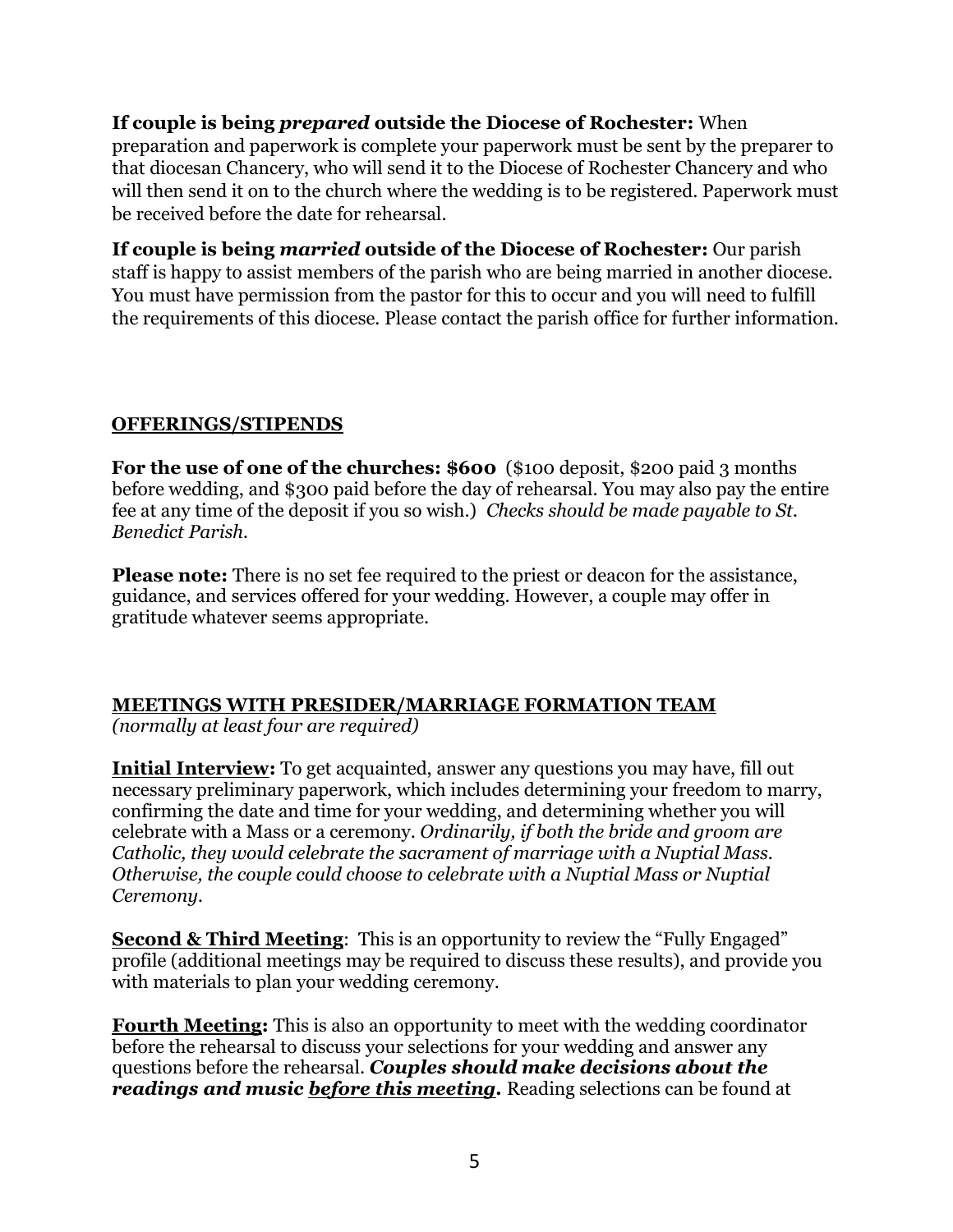[https://stbenedictonline.org/wedding-readings.](https://stbenedictonline.org/wedding-readings) To review the music list, visit [https://stbenedictonline.org/wedding-music.](https://stbenedictonline.org/wedding-music) There you will find some pages on music, including the capability of listening to the Psalm options. All other music can be heard on YouTube.

## **MUSIC**

You need to contact Sarah Eaton, St. Benedict Parish's Director of Music Ministry, for a meeting even if you are planning to have another musician for your wedding. There are some restrictions on the music that may be used at a Church wedding. Be sure to talk this over with the Director of Music Ministry. Ideally, you will plan some music the congregation can sing so that all can praise God and pray together for you in music. This is a powerful way to help your friends and family be participants, not simply observers.

Our Director of Music Ministry can make recommendations for possible cantors. Our parish musicians are generally available to play at your wedding if not already booked. You may have a musician play who is not affiliated with the parish once permission is granted by the Director of Music Ministry. However, church fee will remain the same and the outside musicians (not employed by the diocese) would need to contact our Director of Music Ministry for additional information. Diocesan policy requires that all musicians be paid through the church so the fee for the outside musician(s) will be added to the church fee (along with a small administration fee) and they will also be required to fill out the appropriate paperwork in the parish business office.

# **ABOUT PHOTOGRAPHERS AND VIDEOGRAPHERS**

Couples being married at St. Benedict Parish should ask their photographer to respect the sacredness of the Church and the holiness of the commitment they are celebrating. Therefore, the photographer is expected to abide by the following guidelines and do nothing that will distract from the ceremony itself.

- Please ask the photographer to introduce themselves to the Presider before the liturgy and receive any last-minute instructions. Photos may be taken in the aisle before Mass begins and from the choir, side aisles or back, during Mass.
- A video camera may be set up out of the way and may run throughout the ceremony, provided it is not moved and the photographer does not move about in a distracting way. Be sure that the placement of your equipment does not obstruct the flow of traffic in the aisle at communion time.
- To keep the focus on the Mass, the wedding ceremony and the Bride and Groom, no photos may be taken from anywhere in the sanctuary during the ceremony. No flash photos may be taken during the homily or during the Eucharistic Prayer, the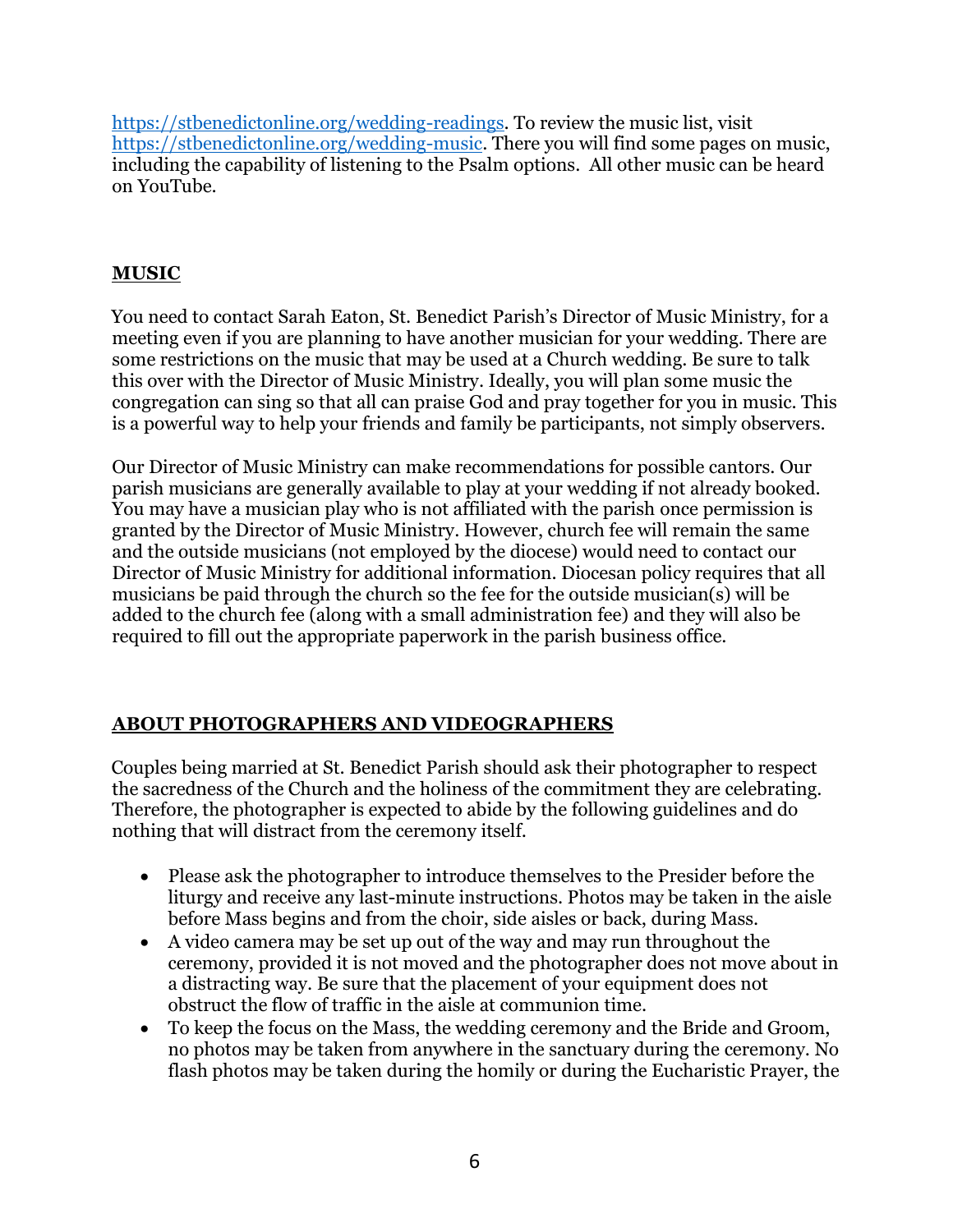consecration or communion of Mass. Because of the sacredness of the Mass and the church space, no live-streaming, Zooming, etc. will be permitted.

• You may remain in Church for photos for a reasonable time after your celebration. If your wedding is scheduled for Saturday afternoon, photography must conclude no later than 3:30, when Confessions begin at the parish. Afternoon weddings must choose to have time EITHER for a receiving line OR photographs in church after the ceremony.

# **DO'S**

- Have the ushers, groom and best man in church at least 60 minutes prior to the wedding
- Eat something prior to the ceremony
- Take care of your personal needs just prior to arriving at church (including the wedding party).
- Bride and attendants, be at the church at least 30 minutes prior to the start time **READY**
- DO enjoy yourself—it is the most important day of your new life together!
- As soon as the music starts, leave everything in the hands of the Lord, with the Presider's assistance!

# **DON'T'S**

- No throwing of rice, birdseed, or flower petals, or confetti, or bubbles inside or outside the church
- No runner or crash in the church
- If using pew bows, they cannot be taped to the pews. Use rubber bands to attach.
- No alcohol on Church grounds at rehearsal or the wedding
- Don't get too upset if something does not go as planned usually only you know it!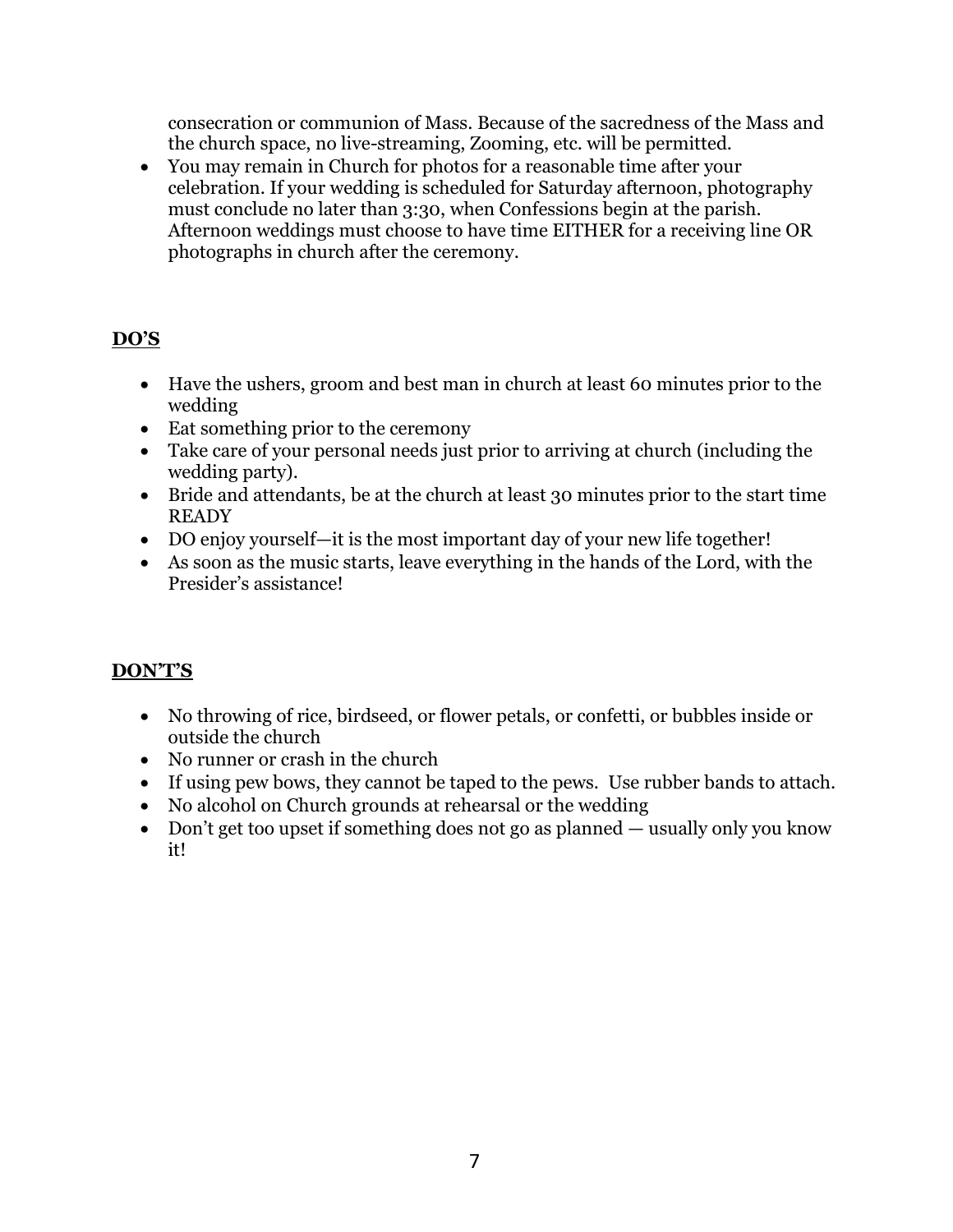**APPENDIX 1: Preparation Checklist** - *This checklist has been created to assist you as you prepare for your wedding day. Please refer to it and use it to keep track of what you may still need to address as you move forward*

- $\Box$  Fill out the form online at<https://stbenedictonline.org/marriage> to request your preferred wedding date. The Liturgy Coordinator will reach out to you after receiving this online form.
- $\Box$  The Marriage Formation Team will be in contact with you to make appointment for the initial meeting and to determine if you will be celebrating with a Mass or ceremony.

# **After Initial Meeting**

- $\Box$  If your date is not confirmed after the meeting, do what you need to do to get the date confirmed *(Annulment needed? Or other?)*
- $\Box$  If your date is confirmed:
	- o Pay the \$100 deposit
	- o Determine your Pre-Cana option (in-person or online)
- $\Box$  Complete the "Fully Engaged" inventory online
- $\Box$  Attend follow-up meeting(s) regarding "Fully Engaged" results
- $\Box$  Complete Pre-Cana session (you will receive a certificate at completion)

## **Six Months Prior to Wedding**

 $\Box$  Catholic parties to contact Church of Baptism to secure a <u>NEW</u> Baptismal Certificate

#### **When all required documentation is in hand** *(Pre-Cana certificate, Baptismal certificate)*

- $\Box$  Contact Presider to schedule next meeting
- $\Box$  Complete PMI form with presider
- $\Box$  "Together for Life" book received and explained
- $\Box$  Meet with church musician to discuss and plan music
- □ Fill out "Together for Life" liturgy form
- □ Contact Wedding Coordinator
- □ Secure New York State Marriage License *(valid for 60 days before the wedding)*

## **When all forms are completed**

- $\Box$  Contact Presider for final meeting to review forms for ceremony
- (*At least one week prior to date of rehearsal please provide the balance of the \$600. fee for the church)*

## **For Rehearsal**

- *(There is no required set fee for the presider at your wedding, but gifts are gratefully accepted)*
- $\Box$  Bring marriage license.
- $\Box$  Bring any articles needed for the wedding (Unity Candle, Programs, readings, etc.)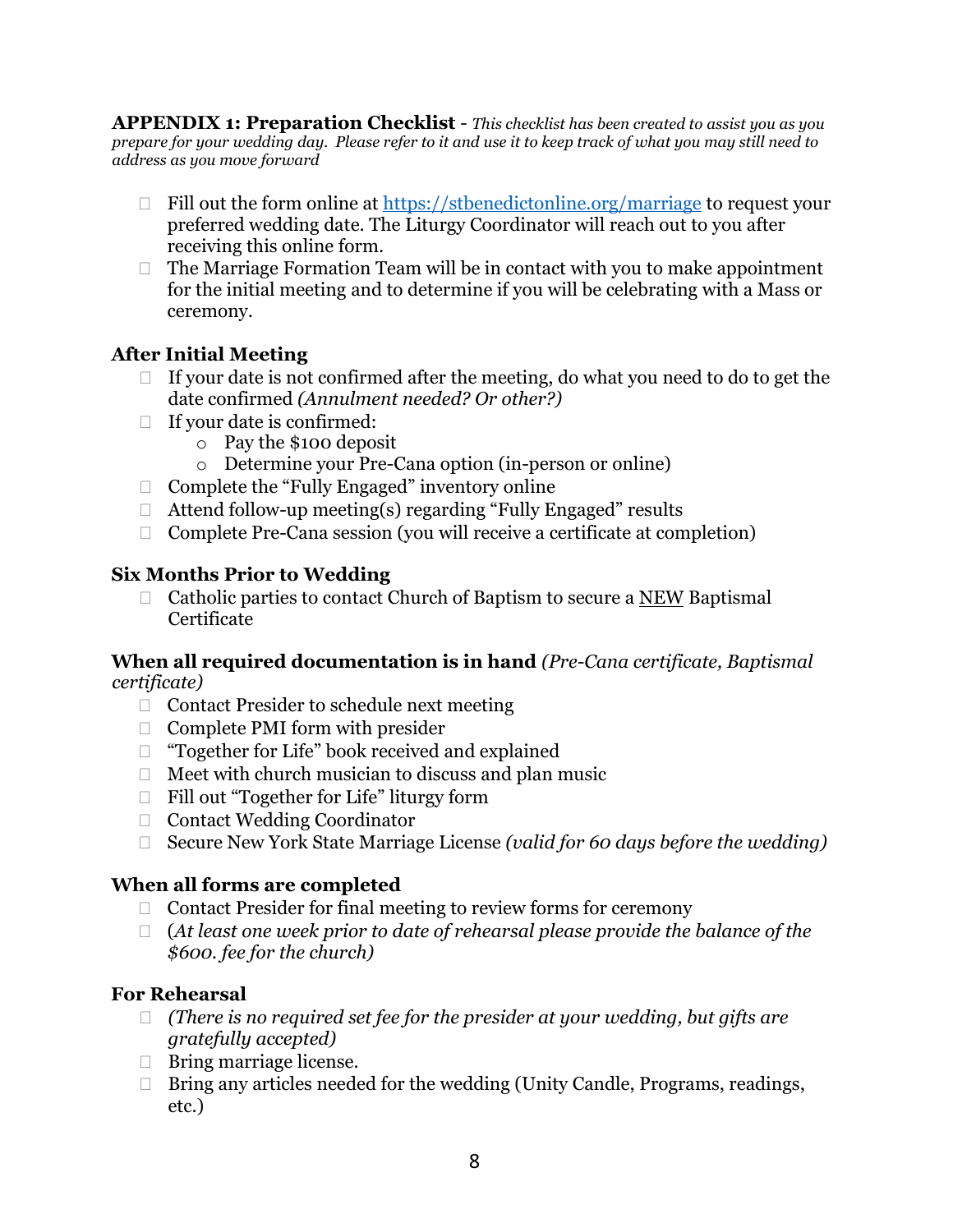## **APPENDIX 2: Pre-Cana Options**

Couples are free to choose between online and in-person Pre-Cana options. Although, historically, gathered sessions have been the norm, online versions provide some real advantages to busy couples: you have 24-7 access to the resources; you can start-andstop any session over multiple sittings or complete a session at one sitting; you can accommodate your busy social and work schedules without having to block one entire day.

Here are some of your options:

1. **DIOCESE OF ROCHESTER:** Four videos and reflections, followed by a conversation with the priest or deacon preparing you for marriage in the Catholic Church. Explore the spirituality and sacramentality of marriage and enter into the vocation with Godgiven grace through four presentations: Does love matter; Love Revealed; the Total Gift of Self; and A Sacramental Bond.

To register, go to [dor.org](http://dor.org/) At the top of the opening screen are a series of words in blue background and beneath them there are a series of words in light gray background. Click on VOCATIONS, then MARRIED LIFE. Scroll down until you come to a series of boxes/icons. Click on PRE-CANA. There you can choose from two options: IN-PERSON PRE-CANA or ON-LINE PRE-CANA.

The cost of this program varies from \$75 to \$125 per couple depending upon the location, and it provides a one-year subscription to the materials. Couples need to meet with their clergy to review the content after the videos have been views. Then the priest or deacon can access a certificate of completion for the couple.

2. **LIVING OUR FAITH IN LOVE:** Developed in collaboration with the Catholic Archdiocese of Detroit. It covers all of the "must-have conversations" for Catholic marriage preparation, as outlined by the United States Conference of Catholic Bishops. Topics Covered: Commitment, Careers, and Practical Issues; Money Matters; Healthy Sexuality and Intimacy; Communication and Conflict Resolution; Spirituality of Marriage; Family of Origin; Theology of Marriage; and Natural Family Planning and Parenthood.

To register, go to [www.livingourfaithinlove.](http://www.livingourfaithinlove/)

The cost of this program is \$195. per couple and provides a one year subscription to the materials. Couples are able to print out a COMPLETION OF STUDY CERTIFICATE for their clergy.

3. **JOY-FILLED MARRIAGE:** Offers a comprehensive approach to marriage preparation that covers not only the sacramentality and theology of marriage, but also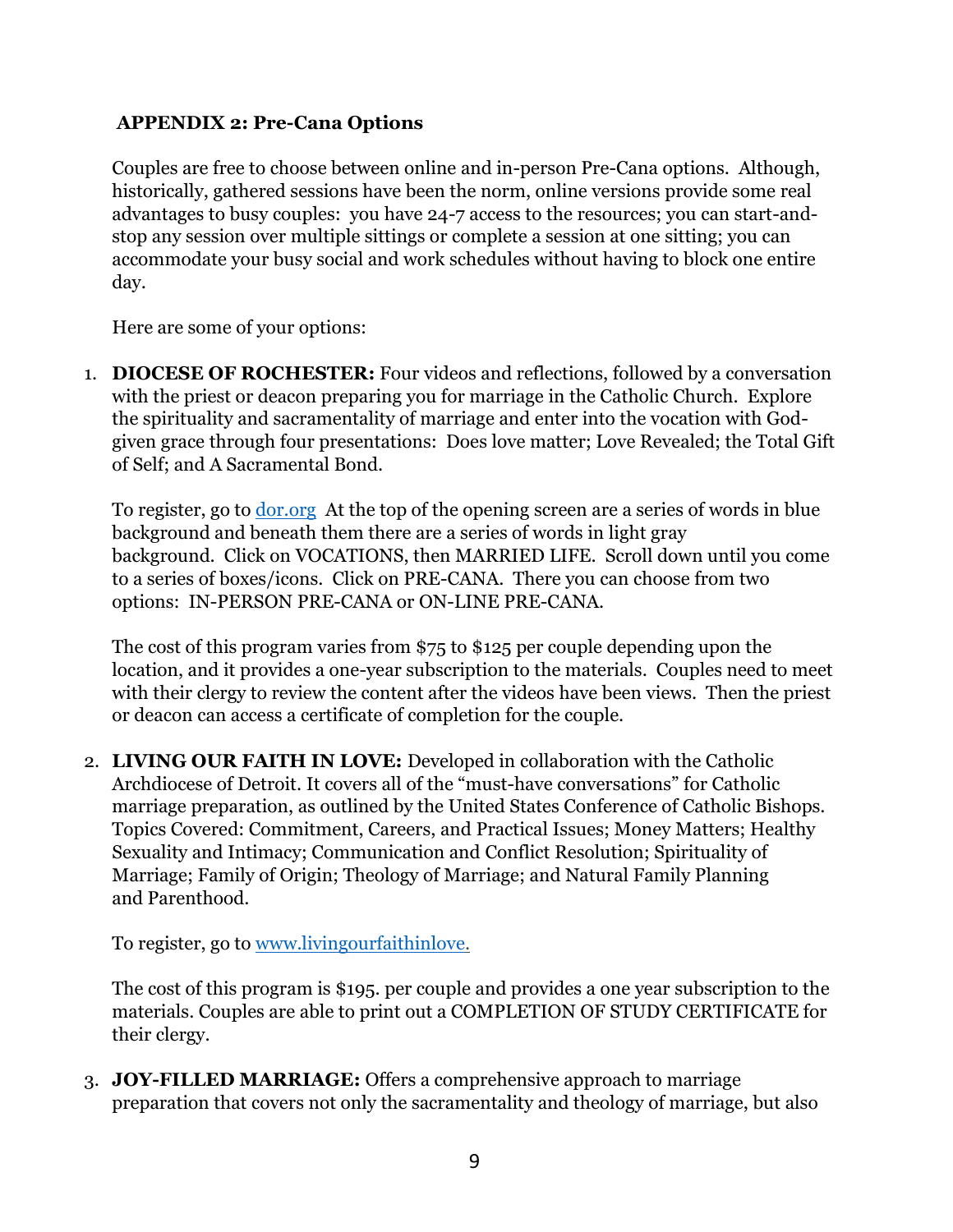the practical life skills necessary to live out the rich Catholic vision of marriage. This program helps engaged couples to embrace God's plan not only as an honor and a privilege, but also as a challenge Couples learn sound principles and a fresh, virtuebased approach to life skills, as well as the Catholic vision of marriage and the beautiful and significant gift of sexuality. Through a variety of focused questions and activities, couples discuss their relationships, learn about themselves, and begin applying what they have learned.

To register, to go [http://ascensionpress.com.](http://ascensionpress.com/) At the top of the opening page, choose Study Programs, then Sacramental Preparation, then Joy-filled Marriage. Scroll down just a bit. You will see three options "FOR ENGAGED COUPLES." Choose the online course for \$105. Then, BUY NOW. Add to cart, proceed to checkout, become a member to create an account. The cost of this program is \$105 per couple and provides one year access to the materials. At the end of the course, couples will be able to print a certificate with a serial number to verify completion.

*Please note: For our in-person, gathered sessions, the materials from Joy-Filled Marriage are used by our Pre-Cana team at St. Benedict Parish. The team members have judged them to be well-balanced practical presentations, with clear and pertinent activities. Please check with the Marriage Formation Team to find out when/if any in person options are scheduled at St. Benedict Parish in the near future.*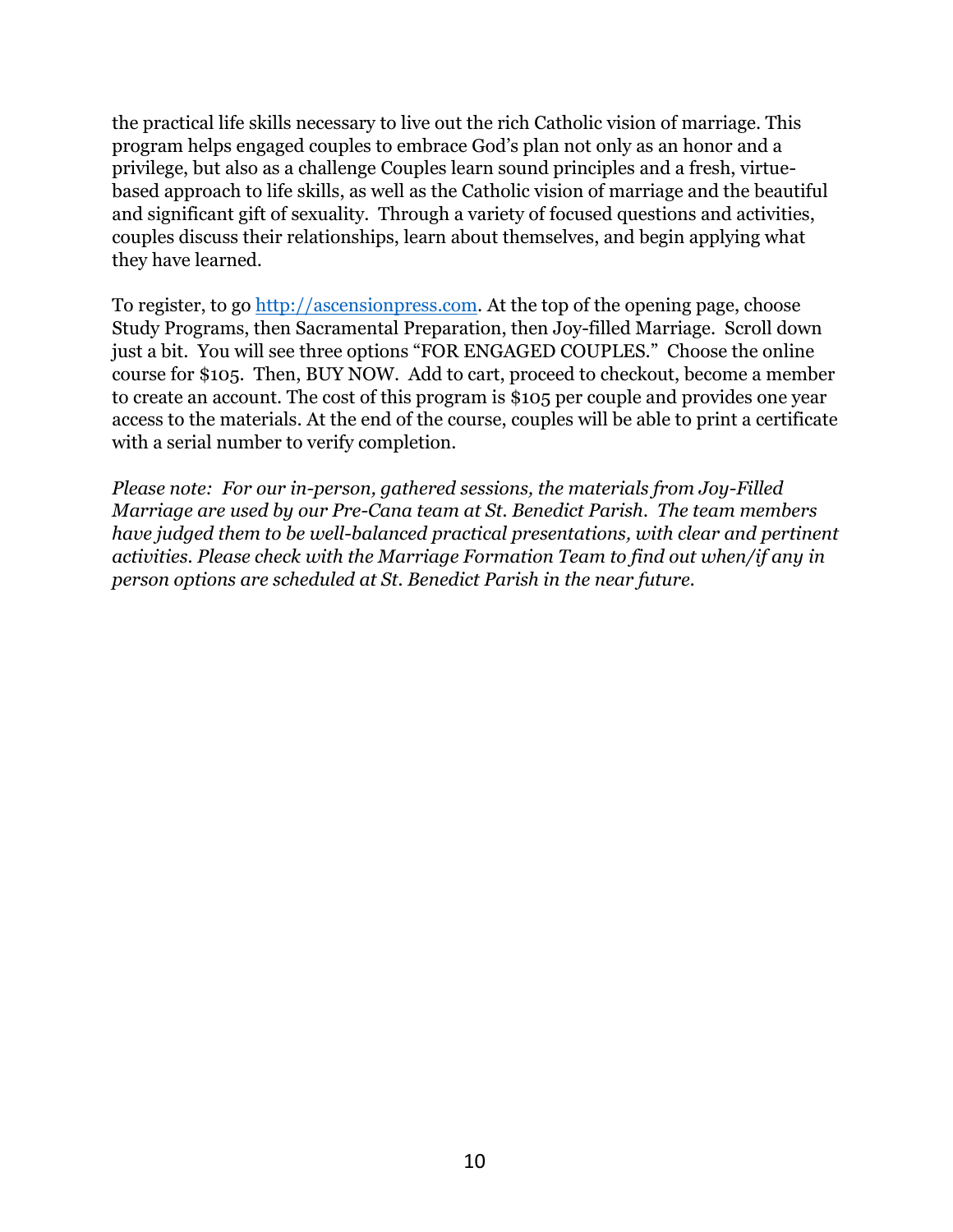# **APPENDIX 3:Liturgy Worksheets**

| Date of Wedding ________________                                                                                    |                                                                                                                                                                                                       |
|---------------------------------------------------------------------------------------------------------------------|-------------------------------------------------------------------------------------------------------------------------------------------------------------------------------------------------------|
|                                                                                                                     |                                                                                                                                                                                                       |
|                                                                                                                     | Phone                                                                                                                                                                                                 |
| $\Box$ Nuptial Mass $\Box$ Nuptial Ceremony                                                                         |                                                                                                                                                                                                       |
| Date of Rehearsal ___________________                                                                               |                                                                                                                                                                                                       |
| Number of people invited/expected ____________                                                                      |                                                                                                                                                                                                       |
| Photos: $\Box$ Before $\Box$ During $\Box$ After                                                                    |                                                                                                                                                                                                       |
| Flowers: □ Taken □ Left at Church                                                                                   |                                                                                                                                                                                                       |
|                                                                                                                     |                                                                                                                                                                                                       |
|                                                                                                                     |                                                                                                                                                                                                       |
| the program.)                                                                                                       | Printed worship aid/program: $\square$ Yes $\square$ No (The couple composes and prints their own worship aid. However, the presider or wedding coordinator would be happy to offer advice and review |
| Mother of the Bride                                                                                                 |                                                                                                                                                                                                       |
| Father of the Bride                                                                                                 |                                                                                                                                                                                                       |
| Mother of the Groom                                                                                                 | <u> 2000 - Jan Barat, martin da basar da basar da basar da basar da basar da basar da basar da basar da basar da</u>                                                                                  |
| Father of the Groom                                                                                                 |                                                                                                                                                                                                       |
|                                                                                                                     | Any special insights needed to accommodate seating? ____________________________                                                                                                                      |
| Priest Priest Priest and Priest Priest Priest Priest Priest Priest Priest Priest Priest Priest Priest Priest Priest |                                                                                                                                                                                                       |
| Deacon                                                                                                              |                                                                                                                                                                                                       |
| Florist                                                                                                             |                                                                                                                                                                                                       |
|                                                                                                                     |                                                                                                                                                                                                       |
|                                                                                                                     |                                                                                                                                                                                                       |
|                                                                                                                     |                                                                                                                                                                                                       |
|                                                                                                                     | Do you have a wedding coordinator for the overall wedding day? _________________                                                                                                                      |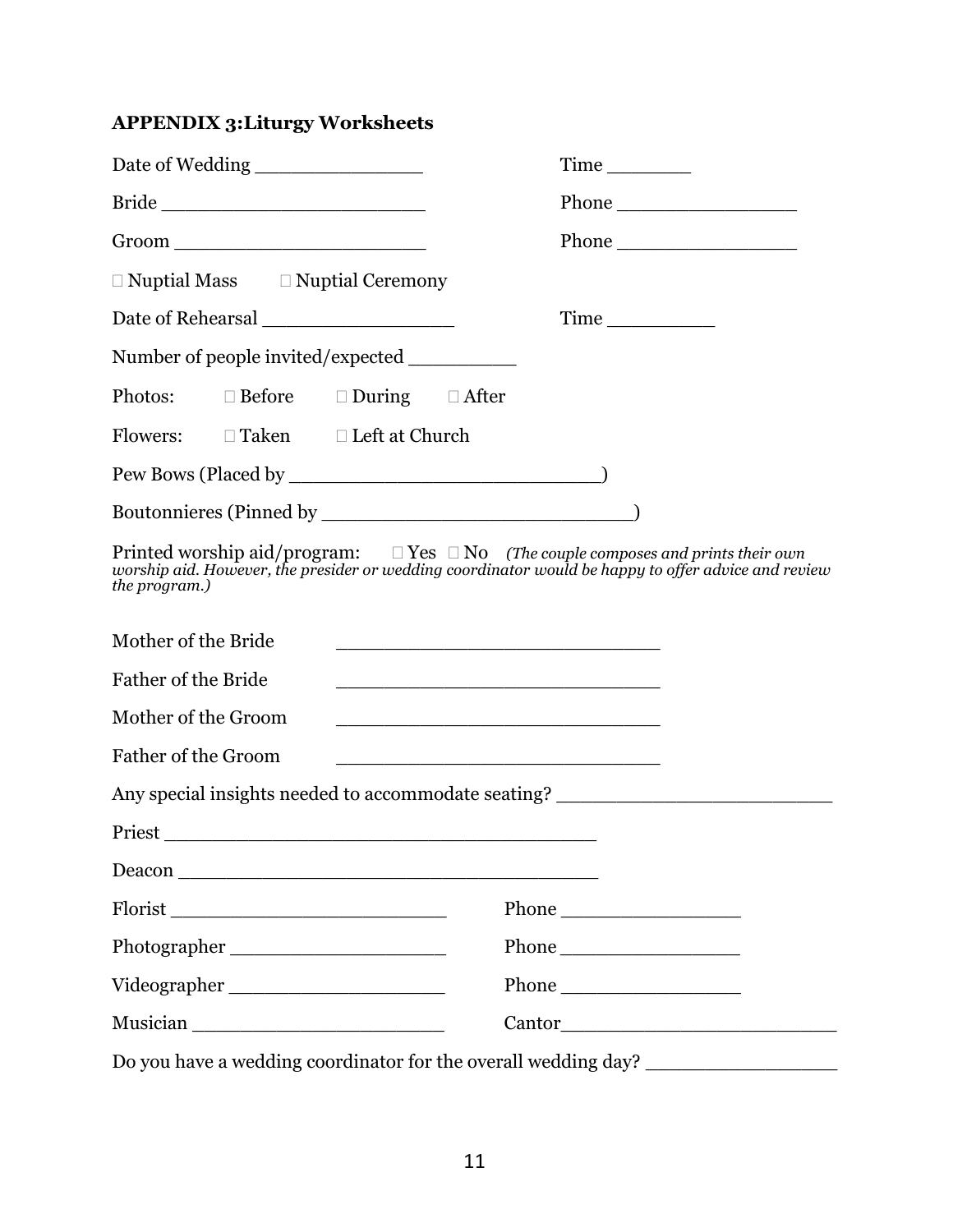**SEATING BEFORE THE PROCESSION:** Who will be escorted into church 5 minutes before your wedding (mothers, grandmothers, etc.)?

| Name | Relationship to the couple | <b>Escorted by</b> |
|------|----------------------------|--------------------|
|      |                            |                    |
|      |                            |                    |
|      |                            |                    |
|      |                            |                    |
|      |                            |                    |

Any special seating accommodations? (bridal party seating, immediate family seating, step-parents, handicapped seating)

\_\_\_\_\_\_\_\_\_\_\_\_\_\_\_\_\_\_\_\_\_\_\_\_\_\_\_\_\_\_\_\_\_\_\_\_\_\_\_\_\_\_\_\_\_\_\_\_\_\_\_\_\_\_\_\_\_\_\_\_

Music for seating: \_\_\_\_\_\_\_\_\_\_\_\_\_\_\_\_\_\_\_\_\_\_\_\_\_\_\_\_\_\_\_\_\_\_\_\_\_\_\_\_\_

#### **ORDER OF PROCESSION:**

Processional music for wedding party:

Will the Groom and Best Man be entering the church with the procession from the main entrance?  $\Box$  Groom  $\Box$  Best Man

Wedding Party: *(In order as they will be walking INTO church at beginning -usually walk out at the end of the liturgy as 'couples')*

Walking into church:  $\Box$  As couples  $\Box$  Individually

Those processing from the Main Entrance: (from last to first)

Bride: \_\_\_\_\_\_\_\_\_\_\_\_\_\_\_\_\_\_\_\_\_ M of H: \_\_\_\_\_\_\_\_\_\_\_\_\_\_\_\_\_\_\_\_\_\_

Flower Girl: \_\_\_\_\_\_\_\_\_\_\_\_\_\_\_\_\_ Ring Bearer:\_\_\_\_\_\_\_\_\_\_\_\_\_\_\_\_\_\_\_

| Females           | <b>Males</b>      |
|-------------------|-------------------|
| $1st$ :           | $1st$ :           |
| $2nd$ :           | $2nd$ :           |
| $3rd$ :           | $3rd$ :           |
| $4^{\text{th}}$ : | $4th$ :           |
| $5^{\text{th}}$ : | $5^{\text{th}}$ : |

Processional music for the bride:

Bride and her escort $(s)$ :

*(Bride's parents can both walk her down the aisle)*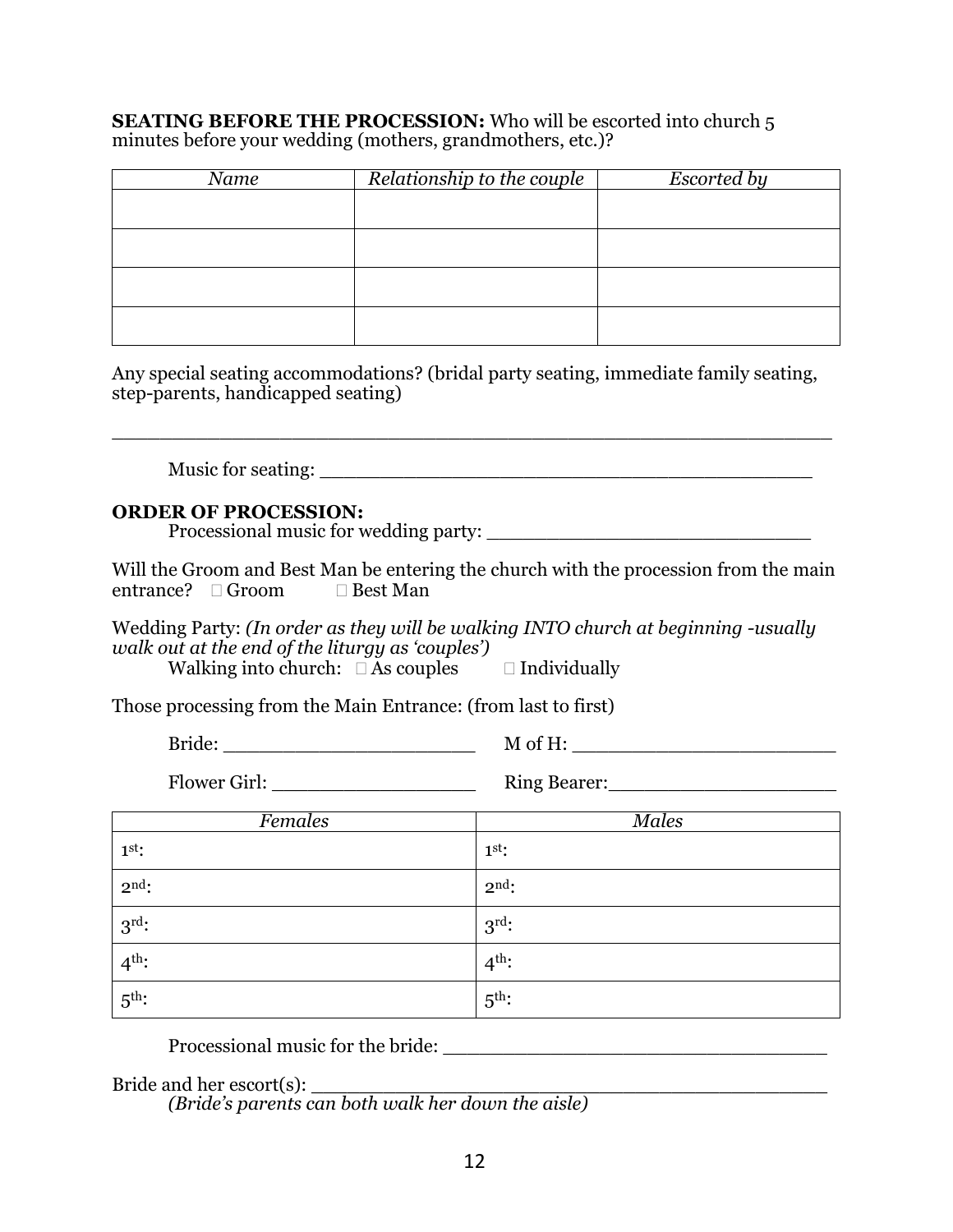| <b>LITURGY OF THE WORD:</b> (please circle or write in your choices from the 'Together'<br>for Life" preparation book) |                                  |  |  |  |
|------------------------------------------------------------------------------------------------------------------------|----------------------------------|--|--|--|
| Opening Prayer (pgs 11-13): A-1 A-2 A-3 A-4 A-5 A-6                                                                    |                                  |  |  |  |
| (Optional) Unity Candle - Lighting of side candles $\square$ Yes $\square$ No                                          |                                  |  |  |  |
|                                                                                                                        |                                  |  |  |  |
| First Reading (pgs 16-32): B-1 B-2 B-3 B-4 B-5 B-6 B-7 B-8 B-9                                                         |                                  |  |  |  |
|                                                                                                                        |                                  |  |  |  |
|                                                                                                                        |                                  |  |  |  |
| Second Reading (pgs 44-64:) D-1 D-2 D-3 D-4 D-5 D-6 D-7                                                                |                                  |  |  |  |
|                                                                                                                        | D-8 D-9 D-10 D-11 D-12 D-13 D-14 |  |  |  |
|                                                                                                                        |                                  |  |  |  |
| Gospel Acclamation (led by the cantor)                                                                                 |                                  |  |  |  |
| Gospel (pgs 72-86): F-1 F-2 F-3 F-4 F-5 F-6 F-7 F-8 F-9 F-10                                                           |                                  |  |  |  |
|                                                                                                                        |                                  |  |  |  |
| Homily (presider)                                                                                                      |                                  |  |  |  |

#### **RITE OF MARRIAGE:**

| Questions before the Consent (pgs 88-89):           | $G-1/G-2$ |                         | $(1-3)$ |  |
|-----------------------------------------------------|-----------|-------------------------|---------|--|
| Consent and Marriage Vows (pgs 90-92):              |           | $H-1$ $H-2$ $H-3$ $H-4$ |         |  |
| Reception of Consent (pgs 92-93):                   |           | $H-13$ $H-14$           |         |  |
| Blessing and Exchange of Rings (pgs 93-94): I-3 I-4 |           |                         | $1 - 5$ |  |

(Optional) Lighting of the center Unity Candle by couple (instrumental music or short vocal piece)

Music: \_\_\_\_\_\_\_\_\_\_\_\_\_\_\_\_\_\_\_\_\_\_\_\_\_\_\_\_\_\_\_\_\_\_\_\_\_\_\_\_\_\_\_\_

Universal Prayer/Prayer of the Faithful (pgs 95-97): J-1 J-2

Reader: \_\_\_\_\_\_\_\_\_\_\_\_\_\_\_\_\_\_\_\_\_\_\_\_\_